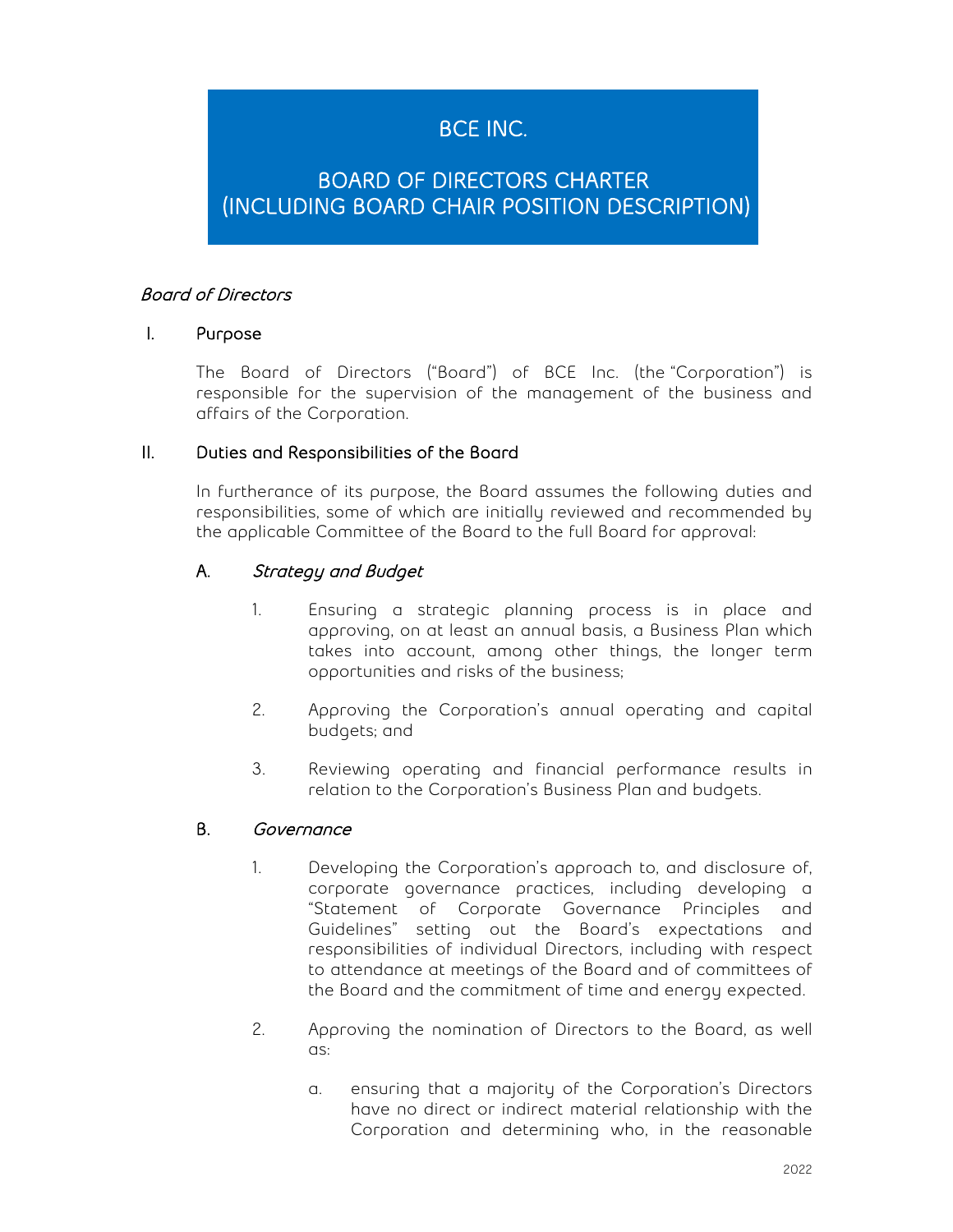- 2 -

opinion of the Board, are independent pursuant to applicable legislation, regulation and listing requirements;

- b. developing appropriate qualifications/criteria for the selection of Board members, including criteria for determining Director independence; and
- c. appointing the Board Chair and the Chair and members of each Committee of the Board, in consultation with the relevant Committee of the Board.
- 3. Determining who among the members of the Audit Committee of the Board qualify as an Audit Committee Financial Expert, pursuant to applicable legislation, regulation and listing requirements.
- 4. Providing an orientation program for new Directors to the Board and continuing education opportunities for all Directors.
- 5. Assessing annually the effectiveness and contribution of the Board and the Board Chair, of each Committee of the Board and their respective Chairs and of individual Directors.
- 6. Developing written position descriptions for the Board Chair and the Chair of each Committee of the Board.

## C. Chief Executive Officer, Officers and Compensation and Benefits Policies

- 1. Appointing the Chief Executive Officer and all other Officers of the Corporation.
- 2. Together with the Chief Executive Officer, developing a written position description for the role of the Chief Executive Officer.
- 3. Developing the corporate goals and objectives that the Chief Executive Officer is responsible for meeting and reviewing the performance of the Chief Executive Officer against such corporate goals and objectives.
- 4. Approving the Corporation's compensation policy for Directors.
- 5. Approving the Corporation's compensation and benefits (including pension plans) policy or any changes thereto for Officers and approving, by the independent Directors, all forms of compensation for the Chief Executive Officer, as well as: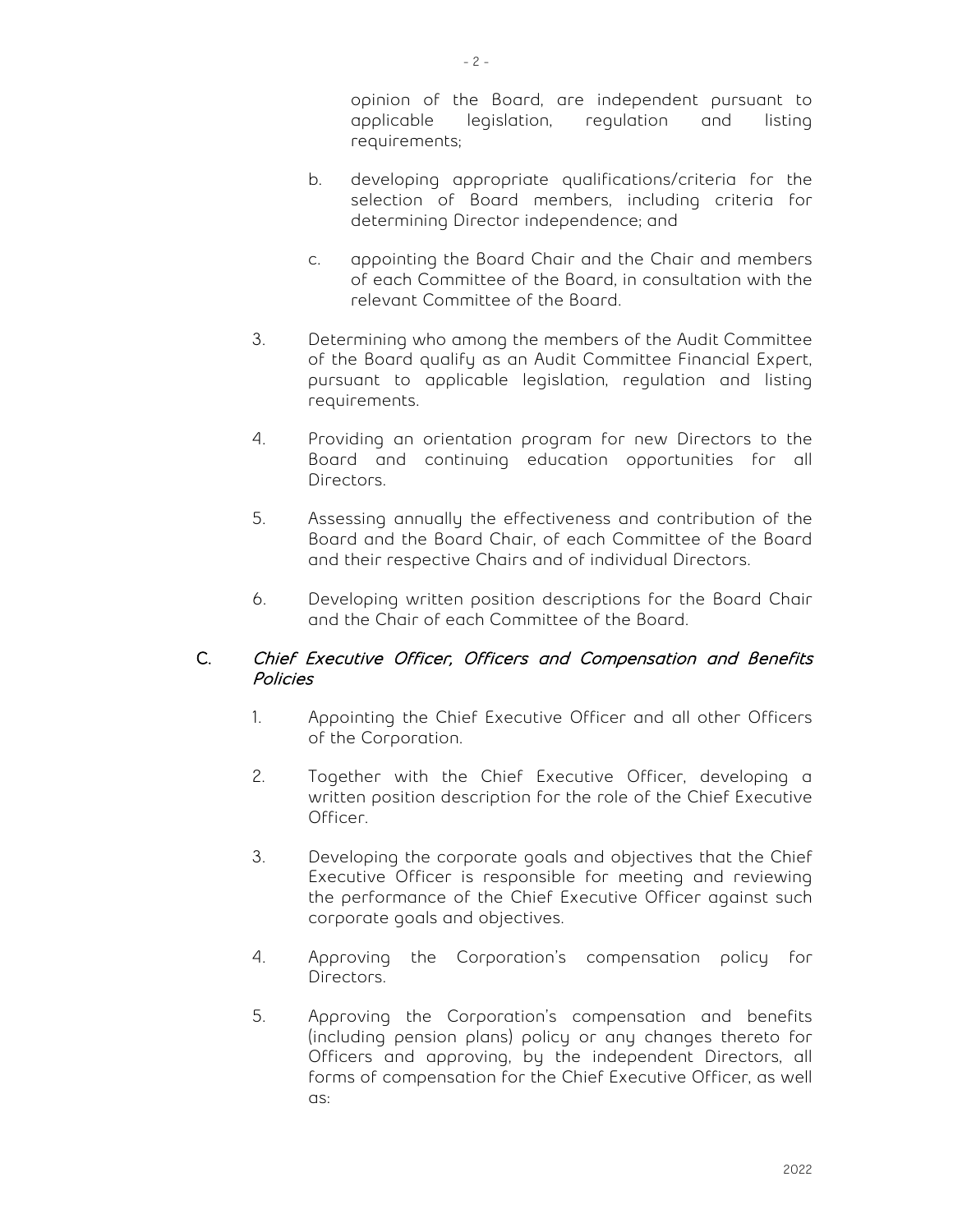- 3 -
- a. monitoring and reviewing, as appropriate, the administration, funding and investment of the Corporation's pension plans; and
- b. appointing, or removing, the custodian, trustee, or investment manager(s) for the Corporation's pension plans and fund(s).
- 6. Satisfying itself as to the integrity of the Chief Executive Officer, other Officers and senior management personnel and that the Chief Executive Officer, other Officers and senior management personnel create a culture of integrity throughout the organization.
- 7. Providing stewardship in respect of succession planning, including the appointment, training and monitoring of the Chief Executive Officer, other Officers and senior management personnel.

## D. Risk Management, Capital Management and Internal Controls

- 1. Identifying and assessing the principal risks of the Corporation's business, and ensuring the implementation of appropriate systems to manage and mitigate these risks.
- 2. Ensuring full and complete disclosure of how the board oversees risk.
- 3. Ensuring the integrity of the Corporation's internal control system and management information systems and the safeguarding of the Corporation's assets.
- 4. Reviewing, approving and, as required, overseeing compliance with the Corporation's Disclosure Policy by Directors, Officers and other management personnel and employees.
- 5. Reviewing, approving and overseeing the Corporation's disclosure controls and procedures.
- 6. Reviewing and approving the Code of Business Conduct of the Corporation with the purpose of promoting integrity and deterring wrongdoing, and encouraging and promoting a culture of ethical business conduct and as required, overseeing compliance with the Corporation's Code of Business Conduct by Directors, Officers and other management personnel and employees.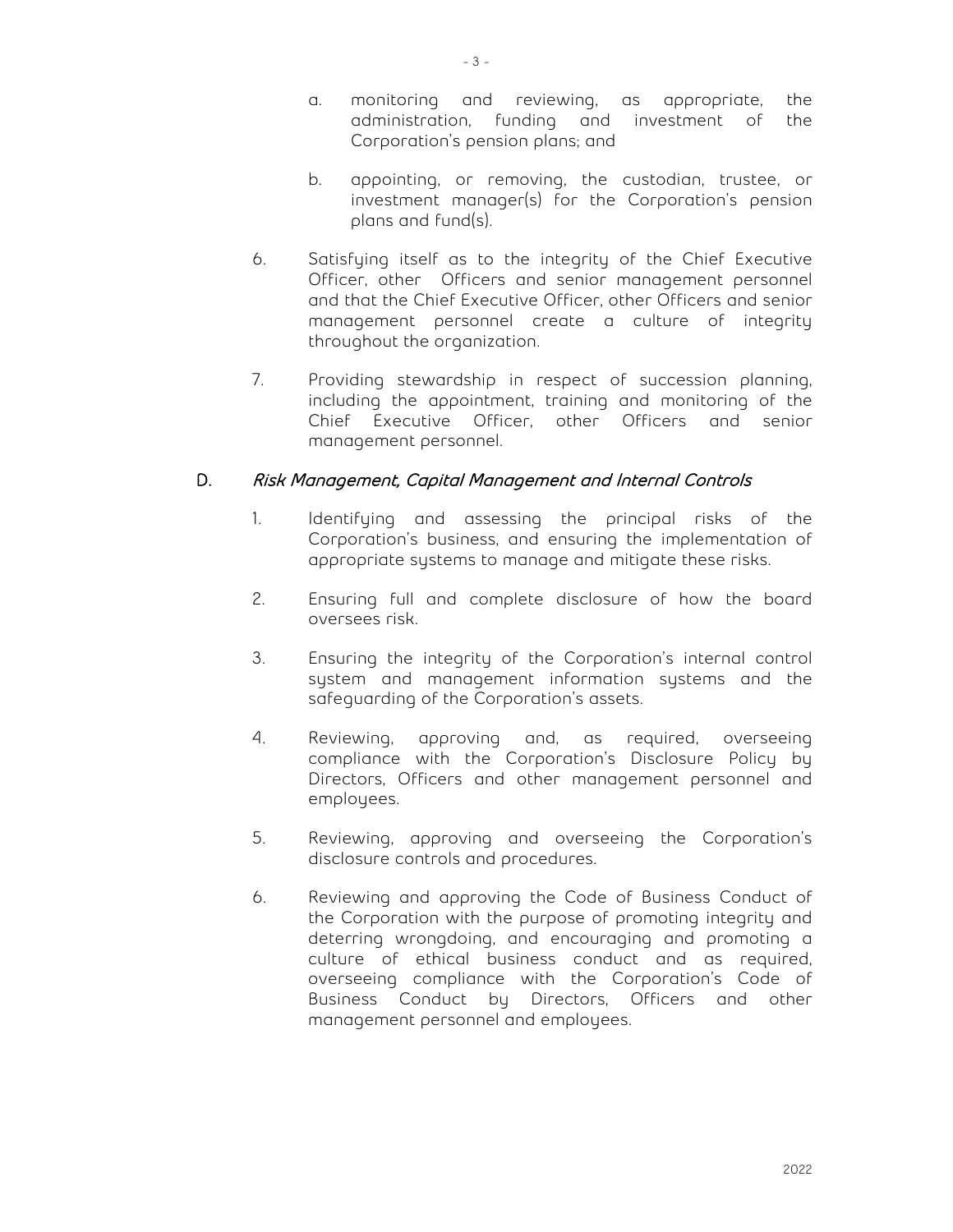- 4 -

#### E. Financial Reporting, Auditors and Transactions

- 1. Reviewing and approving, as required, the Corporation's financial statements and related financial information.
- 2. Appointing, subject to approval of shareholders, (including terms and review of engagement) and removing of the shareholders' auditor.
- 3. Appointing (including responsibilities, budget and staffing) and removing of the Corporation's internal auditor.
- 4. Delegating (to the extent permitted by law) to the Chief Executive Officer, other Officers and management personnel appropriate powers to manage the business and affairs of the Corporation.

#### F. Legal Requirements and Communication

- 1. Overseeing the adequacy of the Corporation's processes to ensure compliance by the Corporation with applicable legal and regulatory requirements.
- 2. Establishing measures for receiving feedback from shareholders.

#### G. Other

- 1. Reviewing and approving, as required, the Corporation's environmental policies and ensuing management systems.
- 2. Reviewing, approving, and as required, overseeing Directors, other Officers and management personnel and employees compliance with the Corporation's health and safety policies and practices.
- 3. Performing any other function as prescribed by law or as not delegated by the Board to one of the Committees of the Board or to management personnel.

## Board Chair

#### I. Appointment

The Board shall appoint its Chair from among the Corporation's Directors.

#### II. Duties and Responsibilities of the Board Chair

The Board Chair leads the Board in all aspects of its work and is responsible to effectively manage the affairs of the Board and ensure that the Board is properly organized and functions efficiently. The Board Chair also advises the Chief Executive Officer in all matters concerning the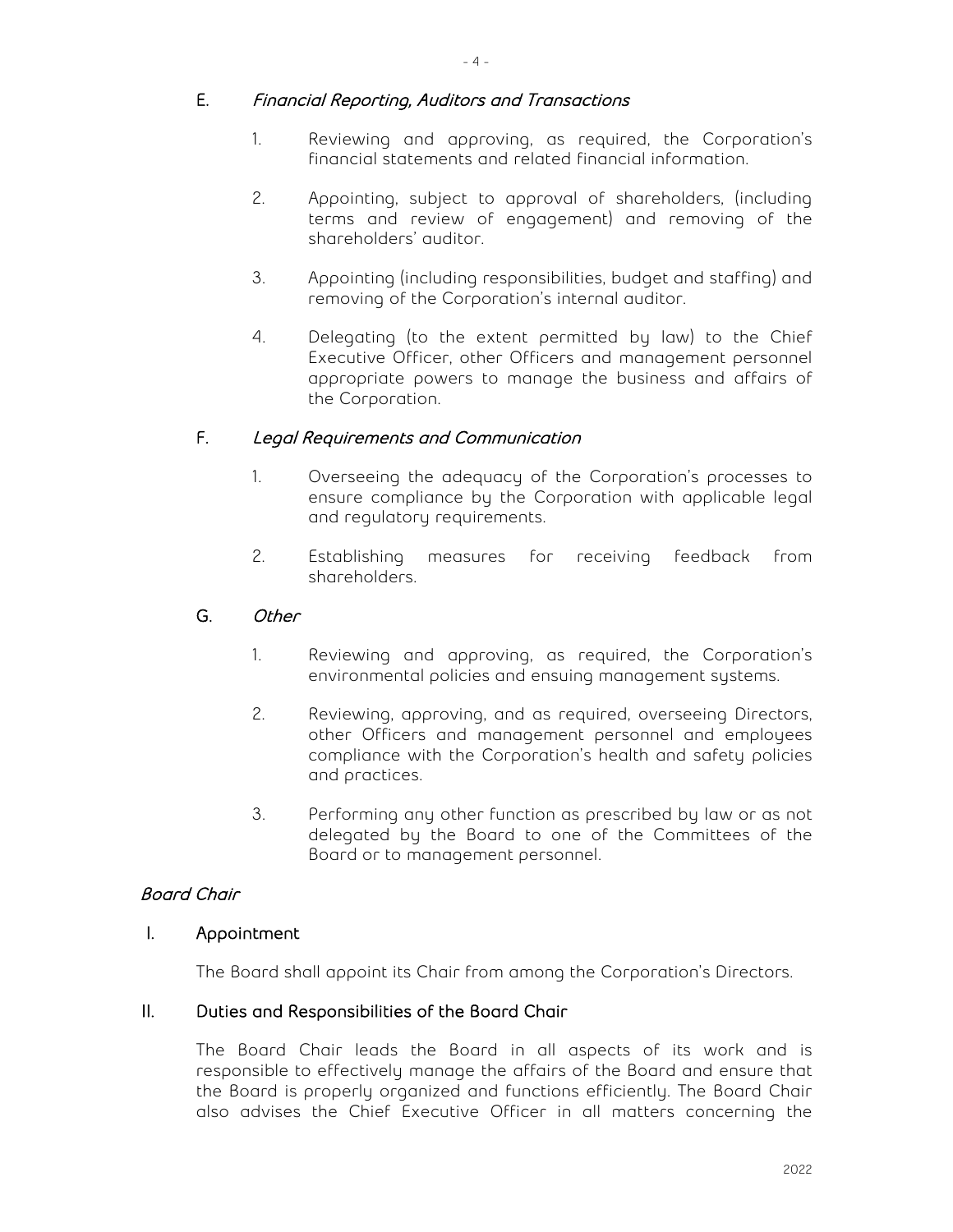interests of the Board and the relationships between management personnel and the Board.

More specifically, the Board Chair shall:

## A. Strategy

- 1. Provide leadership to enable the Board to act effectively in carrying out its duties and responsibilities as described in the Board charter and as otherwise may be appropriate.
- 2. Work with the Chief Executive Officer and other Officers to monitor progress on the Business Plan, annual budgets, policy implementation and succession planning.

#### B. Advisor to the Chief Executive Officer

- 1. Provide advice, counsel and mentorship to the Chief Executive Officer and fellow members of the Board.
- 2. In consultation with the Chief Executive Officer, ensure that there is an effective relationship between management personnel and the members of the Board.

#### C. Board Structure and Management

- 1. Chair the Board meetings.
- 2. In consultation with the Chief Executive Officer, the Corporate Secretary's Office and the Chairs of the Committees of the Board, as appropriate, determine the frequency, dates and locations of meetings of the Board, of Committees of the Board, and of the shareholders.
- 3. In consultation with the Chief Executive Officer, and the Corporate Secretary's Office, review the meeting agendas to ensure all required business is brought before the Board to enable it to efficiently carry out its duties and responsibilities.
- 4. Ensure the Board has the opportunity, at each regularly scheduled meeting, to meet separately without nonindependent directors and management personnel present.
- 5. Ensure, in consultation with the Chairs of the Committees of the Board, that all items requiring Board and Committee approval are appropriately tabled.
- 6. Ensure the proper flow of information to the Board and review, with the Chief Executive Officer and the Corporate Secretary's Office, the adequacy and timing of materials in support of management personnel's proposals.